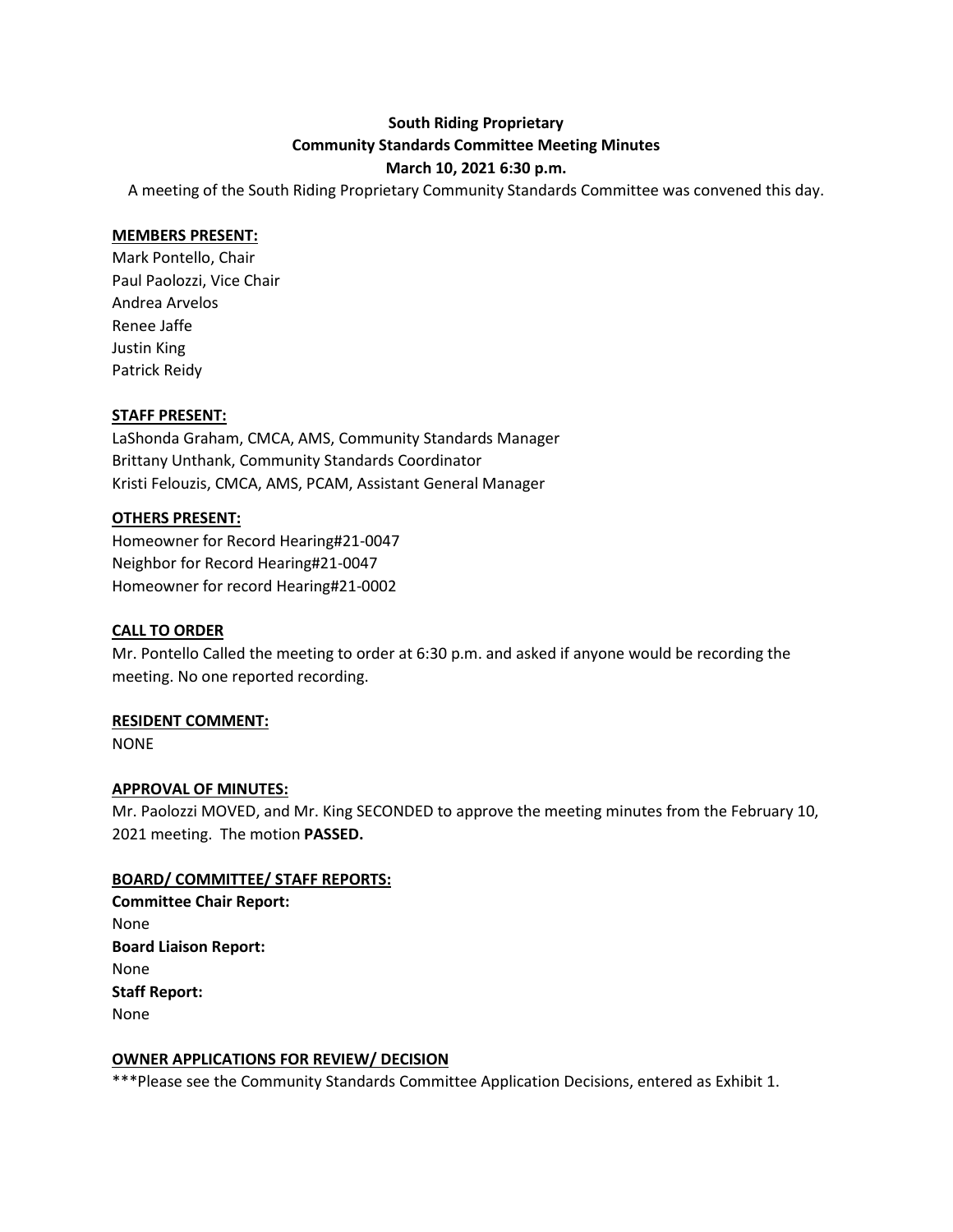#### **EXECUTIVE SESSION:**

Mr. Paolozzi MOVED, and Mr. King SECONDED to enter Executive Session at 7:16 p.m. to discuss rules hearing. The motion PASSED unanimously.

Mr. Paolozzi MOVED, and Mr. King SECONDED to exit Executive Session at 7:18 p.m. The motion PASSED Unanimously.

#### **ACTION TAKEN POST EXECUTIVE SESSION:**

Mr. Paolozzi MOVED, and Mr. King SECONDED to approve the Rules Violation and Application Assessment Consent Agenda as recommended by staff. The motion PASSED.

#### **ADJOURNMENT:**

Mr. Paolozzi MOVED, and Mr. King SECONDED to adjourn the meeting at 7:20 p.m.

The next meeting will be held via Zoom, Wednesday, April 14, 2021 at 6:30 p.m.

[Mark F Pontello](https://na2.documents.adobe.com/verifier?tx=CBJCHBCAABAArVTccN8Kr2A6OTJGd15QhsR_bOh6eJm8)

Signed:\_\_\_\_\_\_\_\_\_\_\_\_\_\_\_\_\_\_\_\_\_\_\_\_\_\_\_\_\_\_\_\_\_\_\_\_\_\_\_\_\_\_\_\_\_\_\_\_\_\_\_\_\_\_\_\_\_\_\_\_\_\_\_\_\_\_\_\_\_ Mark F Pontello (Apr 16, 2021 18:47 EDT)

Mark Pontello, Community Standards Committee Chair

Date Approved: April 14, 2021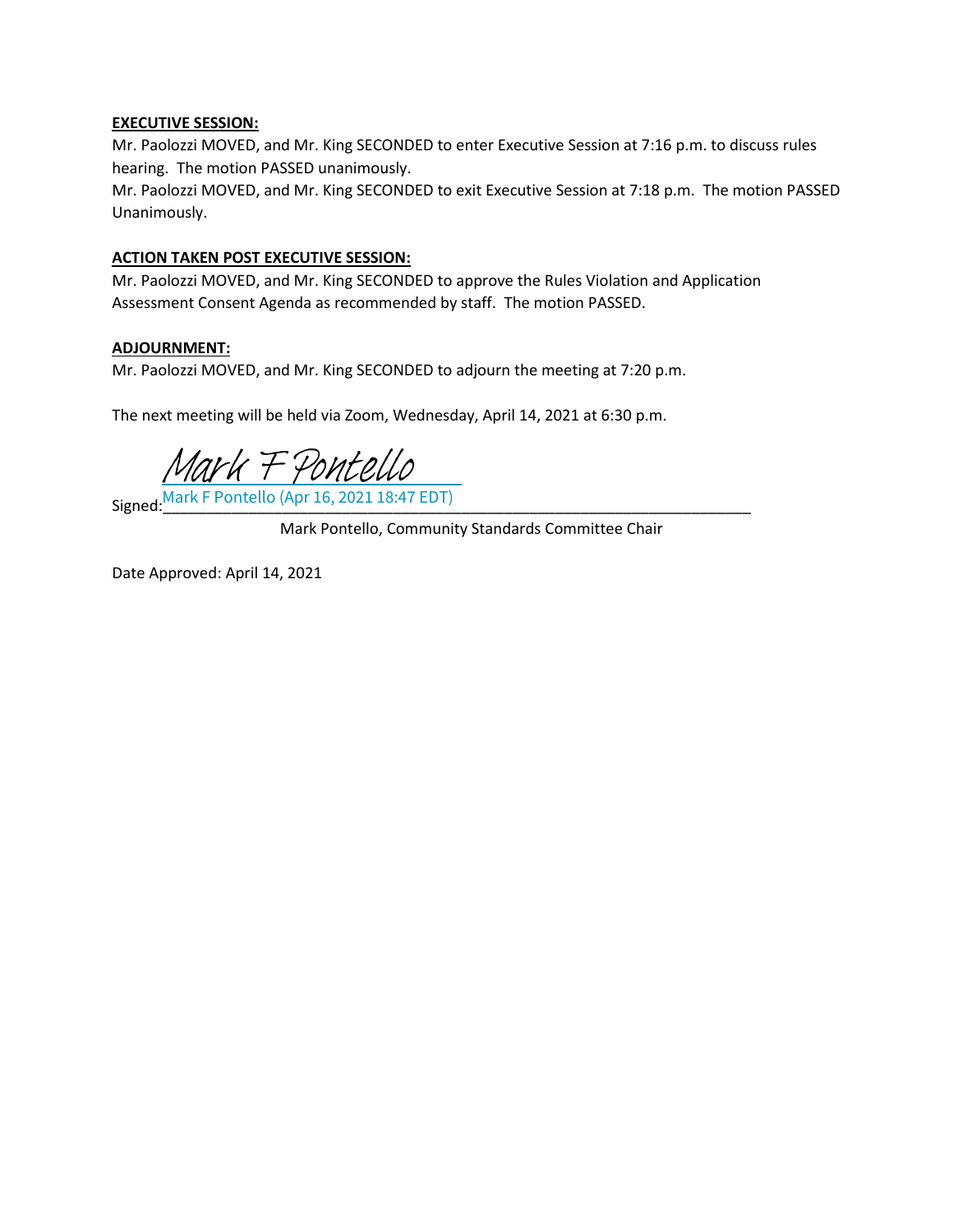#### **Exhibit 1 Community Standards Committee Application Decisions March 10, 2021 Meeting**

| ADDRESS                 | PROJECT(S)                                                                                        | <b>MOTION</b>                                                                                                                                      | <b>DECISION</b>                         |
|-------------------------|---------------------------------------------------------------------------------------------------|----------------------------------------------------------------------------------------------------------------------------------------------------|-----------------------------------------|
| 43621 WEMBLEY LANE      | SWIMMING POOL, PaTIO, DECK,<br><b>AND WINDOWS</b>                                                 | Mr. Paolozzi MOVED and Mr. King<br>SECONDED to approve the application as<br>stipulated in the decision letter.                                    | The motion passed. Mr. Reidy abstained. |
| 43246 MENEMSHA LANE     | SWIMMING POOL, PATIO, HOT<br>TUB, PAVILION, OUTDOOR<br>KITCHEN WITH FIREPLACE AND<br>SEATING WALL | Mr. Paolozzi MOVED and Mr. King<br>SECONDED to approve the application as<br>stipulated in the decision letter.                                    | The motion passed unanimously.          |
| 26228 LANDS END DRIVE   | SHUTTERS: ALL                                                                                     | Mr. Paolozzi MOVED and Mr. King<br>SECONDED to approve the application as<br>stipulated in the decision letter.                                    | The motion passed unanimously.          |
| 25816 FLYAWAY COURT     | DECK, PERGOLA AND STAIRS: ALL                                                                     | Mr. Paolozzi MOVED and Mr. King<br>SECONDED to approve the application as<br>stipulated in the decision letter.                                    | The motion passed unanimously.          |
| 42963 TIPPMAN PLACE     | PORCH WITH RAMP AND LIGHT<br><b>FIXTURES</b>                                                      | Mr. Paolozzi MOVED and Mr. King<br>SECONDED to approve the application as<br>stipulated in the decision letter.                                    | The motion passed unanimously.          |
| 43441 ORSON STREET      | SCREENED PORCH AND LIGHT<br><b>FIXTURES</b>                                                       | Mr. Paolozzi MOVED and Mr. King<br>SECONDED to approve the application as<br>stipulated in the decision letter.                                    | The motion passed unanimously.          |
| 42337 MAGISTRATE COURT  | <b>FENCE</b>                                                                                      | Mr. Paolozzi MOVED and Mr. King<br>SECONDED to approve the application as<br>stipulated in the decision letter.                                    | The motion passed unanimously.          |
| 43329 BURKE DALE STREET | <b>SHED</b>                                                                                       | Mr. Paolozzi MOVED and Mr. King<br>SECONDED to approve the application<br>with a variance                                                          | The motion passed unanimously.          |
| 25623 AMERICA SQUARE    | <b>DECK</b>                                                                                       | Mr. Paolozzi MOVED and Mr. King<br>SECONDED to approve the application as<br>stipulated in the decision letter.                                    | The motion passed unanimously.          |
| 42350 EQUALITY STREET   | DECK WITH STAIS AND LATTICE                                                                       | Mr. Paolozzi MOVED and Mr. King<br>SECONDED to approve the application as<br>stipulated in the decision letter.<br>Mr. Paolozzi MOVED and Mr. King | The motion passed unanimously.          |
| 25246 LYON TERRACE      | PATIO                                                                                             | SECONDED to approve the application as<br>stipulated in the decision letter.                                                                       | The motion passed unanimously.          |
| 43197 EDGARTOWN STREET  | MISCELLANEOUS/ OTHER AND<br><b>LIGHT FIXTURES</b>                                                 | Mr. Paolozzi MOVED and Mr. King<br>SECONDED to approve the application as<br>stipulated in the decision letter.                                    | The motion passed unanimously.          |
| 25876 PINEBLUFF DRIVE   | PATIO, WALKWAY, TREE<br>REMOVAL, AND DECKING<br>MATERIAL CHANGE                                   | Mr. Paolozzi MOVED and Mr. King<br>SECONDED to approve the application as<br>stipulated in the decision letter.                                    | The motion passed unanimously.          |
| 26201 LANDS END DRIVE   | PATIO, LANDSCAPE: BORDER<br>WALL AND PERGOLA                                                      | Mr. Paolozzi MOVED and Mr. King<br>SECONDED to approve the application as<br>stipulated in the decision letter.                                    | The motion passed unanimously.          |
| 42845 ESTHER COURT      | PORCH WITH STAIRS, PATIO,<br>WITH SEATING WALL, FIRE PIT<br>AND RETAINER WALL                     | Mr. Paolozzi MOVED and Mr. King<br>SECONDED to approve the application as<br>stipulated in the decision letter.                                    | The motion passed unanimously.          |
| 26121 WENDELL STREET    | <b>SCREENED PORCH</b>                                                                             | Mr. Paolozzi MOVED and Mr. King<br>SECONDED to approve the application as<br>stipulated in the decision letter.                                    | The motion passed unanimously.          |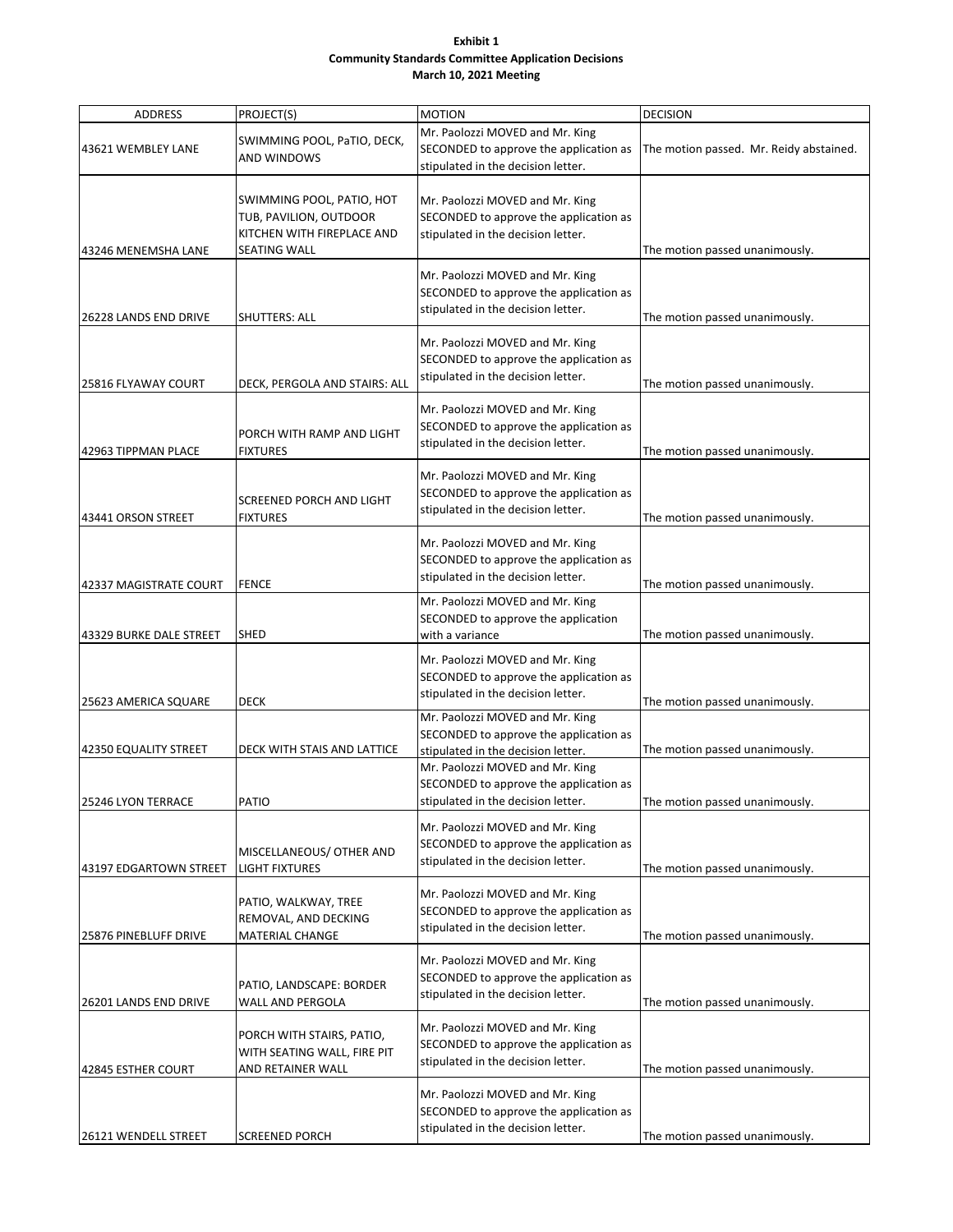#### **Exhibit 1 Community Standards Committee Application Decisions March 10, 2021 Meeting**

| <b>25917 STINGER DRIVE</b>       | <b>PATIO AND STAIRS</b> | Mr. Paolozzi MOVED and Mr. King<br>SECONDED to approve the application as<br>stipulated in the decision letter. | The motion passed unanimously. |
|----------------------------------|-------------------------|-----------------------------------------------------------------------------------------------------------------|--------------------------------|
| 43443 MINK MEADOWS STREI WALKWAY | PATIO, LANDSCAPE AND    | Mr. Paolozzi MOVED and Mr. King<br>SECONDED to approve the application as<br>stipulated in the decision letter. | The motion passed unanimously. |
| 142623 HARRIS STREET             | ISOLAR PANELS           | Mr. Paolozzi MOVED and Mr. King<br>SECONDED to approve the application as<br>stipulated in the decision letter. | The motion passed unanimously. |